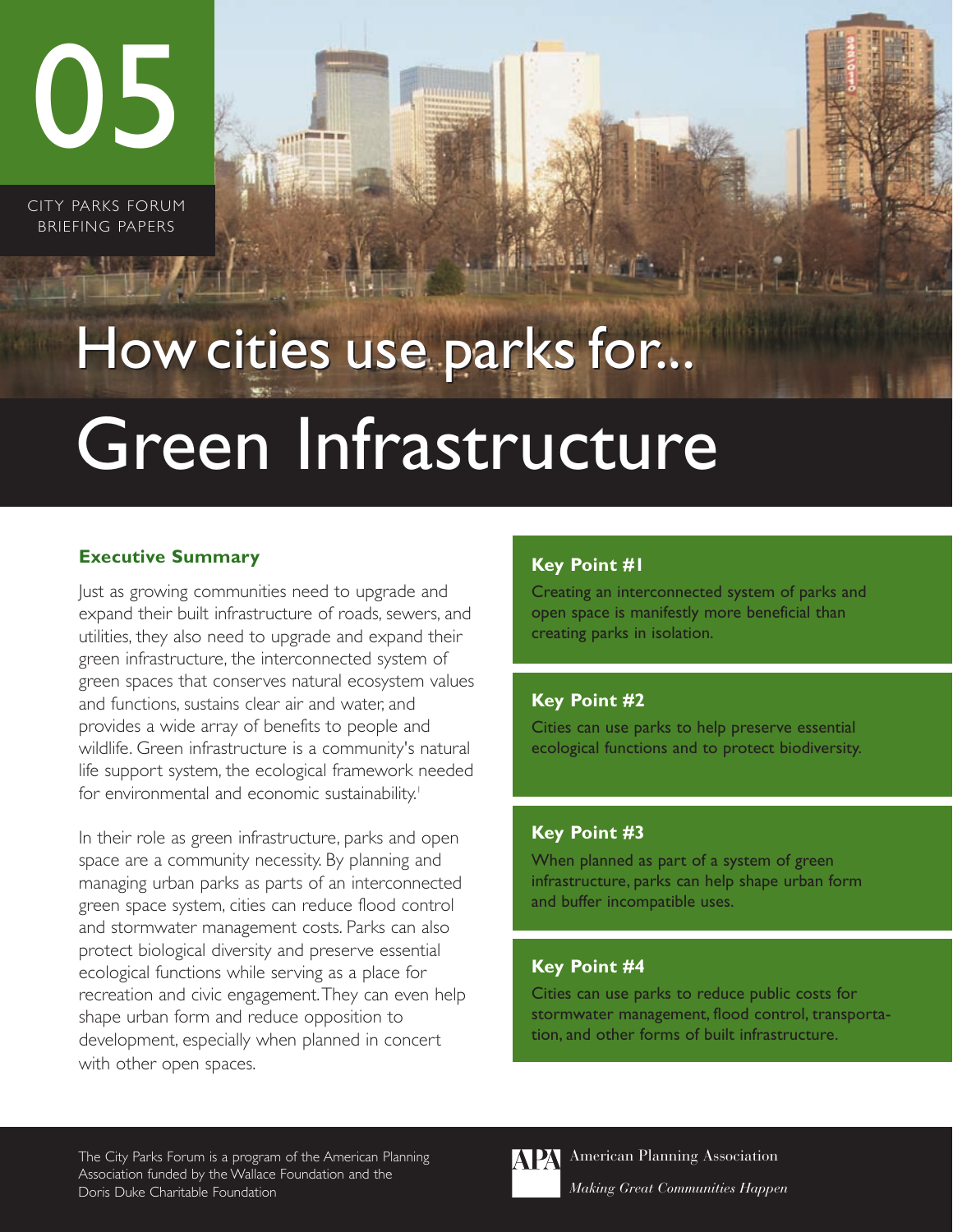#### **KEY POINT #1:**

# *Creating an interconnected system of parks and open space is manifestly more beneficial than creating parks in isolation.*

*No single park, no matter how large and how well designed, would provide citizens with the beneficial influences of nature; instead parks need to be linked to one another and to surrounding residential neighborhoods.—Frederick Law Olmsted2*

The recreational and social values of city parks are well known. However, linking parks, greenways, river corridors, and other natural or restored lands together to create an interconnected green space system provides far greater benefits for people, wildlife, and the economy. It helps connect people and neighborhoods, provides opportunities for exercise that can counter today's trends in obesity and adult onset diabetes, and enhances emotional well-being by bringing nature "close to home." A network of parks can also provide pathways for wildlife moving from one isolated natural area to another. And just as it is necessary to design and construct road networks and other built infrastructure in advance of metropolitan growth, it is also important to plan and protect urban green infrastructure as a city grows.

**Montgomery County, Maryland, initiated green** infrastructure planning in the 1940s by planning a stream valley park system far in advance of the county's rapid growth.The county began buying land along all of its major stream corridors in the 1940s and 1950s—well before land development had made it impossible to preserve these ecologically important areas.Today all of the county's major stream corridors are public parks. In 2001, the county began adding to this system with a 10-year, \$100 million initiative to complete a county-wide network of open space composed of protected farmland, stream valley parks, ecological reserves, trail corridors, and green space preserves.

#### **KEY POINT #2:**

*Cities can use parks to help preserve essential ecological functions and to protect biodiversity.*

When managed to maintain and restore natural ecological communities, city parks can help protect the biological diversity of local plants and animals.When connected strategically with riparian areas, wetlands, and other urban green spaces, the ecological value can far exceed the value of any one park.This is because isolated natural areas can "leak" native plant and animal species and suffer from the disruption of natural ecological processes, while connected parks can thrive as a wildlife habitat system and help to restore and maintain vital ecological functions and services.

**Portland, Oregon: Forest Park**. Covering more than 5,000 acres and containing old growth trees and many types of wildlife, Portland's Forest Park is one of the largest natural forested urban parks in the U.S. A 1982 wildlife survey identified more than 112 species of birds and mammals in the park.<sup>3</sup> It serves as the anchor for Portland's regional parks, trails, and greenspaces system.The Metropolitan Greenspaces Master Plan, adopted in 1992 by the Metro Council, describes a vision for a unique regional system of parks, natural areas, greenways, and trails for wildlife and people.The plan, being implemented by local park providers, schools, businesses, and citizen groups, identifies 57 urban natural areas and 34 trail and greenway corridors that define the green infrastructure for the Portland metropolitan region.4

**Chicago Wilderness** is a regional system of nature reserves that includes more than 200,000 acres of protected natural lands from southeastern Wisconsin through northeastern Illinois and into northwestern Indiana.The protected lands include forest preserves, state parks, federal lands, county preserves, and privately owned lands. Chicago Wilderness is a coalition of more than 160 public and private organizations working together to protect, restore, study, and manage the precious natural ecosystems of the Chicago region for the benefit of the public.Their vision, as described in the Biodiversity Recovery Plan, includes "a network of protected lands and waters that will preserve habitat for a complete spectrum of the region's natural communities. . . A critical mass of sites will be large enough to maintain a sustainable complex of interdependent species and natural communities. Carefully monitored habitat corridors will connect sites, both small and large, opening paths for ancient patterns of migration and dispersal."5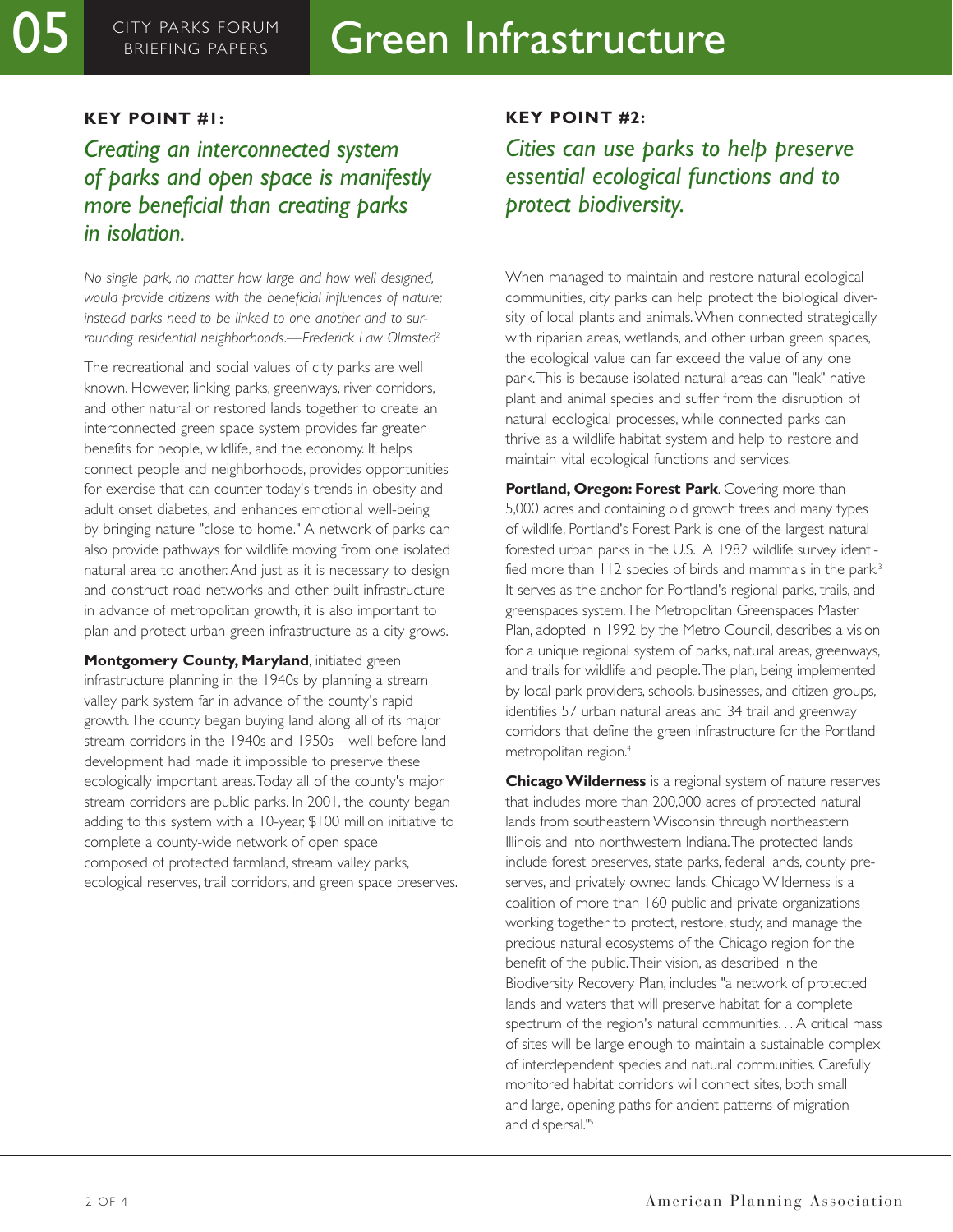#### **KEY POINT #3:**

*When planned as part of a system of green infrastructure, parks can help shape urban form and buffer incompatible uses.*

Another value of interconnected urban green space systems is that they can enhance city aesthetics, help shape urban form, and improve urban quality of life. In **Seattle's University District**, residents and visitors can walk only a few blocks to descend into Ravenna Park and escape the city's hustle and bustle in a protected green oasis. Strategic design and placement of green space elements across the urban landscape can provide visual relief, separate incompatible land uses and complement the placement of new buildings, roads, and other city infrastructure.

**Minneapolis, Minnesota**. In 1883, the Minneapolis Board of Trade adopted a resolution to establish an independent park commission, reasoning that the rapid growth of the city "warns us that the time has come when, if ever, steps should be taken to secure the necessary land for such a grand system of Parks and Boulevards as the natural situation offers." The state legislature then authorized a voter referendum that was overwhelmingly approved that same year. One of the first acts of the newly established board was to engage the services of two well-known landscape architects of the time, H.W. S. Cleveland, the former head of the Boston park commission, and Frederick Law Olmsted.They both pressed for acquiring parklands well in advance of the existing need.The board followed their advice, acquiring large areas of land that would have been prohibitively expensive, if even available, in later years.

Theodore Wirth, parks superintendent from 1905 to 1935, was largely responsible for the development and expansion of the Minneapolis park system in its formative years.The park system he built, influenced by Olmsted's vision, reflects the individuality of the various components contained within. Today the 53-mile Grand Rounds parkway system contains numerous parks and parkways, 22 lakes within the city limits, streams and creeks, the Mississippi River, and the 53-foot high Minnehaha Falls, made famous by Henry Wadsworth Longfellow in his "Song of Hiawatha." The 6,400-acre park system is designed so that every home in Minneapolis is within six blocks of green space.The Minneapolis park system has been called "the best-located, best-financed, bestdesigned, best maintained public open space in America."6

#### **KEY POINT #4:**

# *Cities can use parks to reduce public costs for stormwater management, flood control, transportation, and other forms of built infrastructure.*

Perhaps the greatest value of an interconnected green space system is the financial benefit that may be gained when green infrastructure reduces the need for built infrastructure. When designed to include stream networks, wetlands, and other low-lying areas, a city's green space system can provide numerous stormwater management benefits, including storing, carrying, and filtering storm runoff. American Forests estimates that the 187,767 acres of tree canopy in the Washington, D.C., metropolitan region provides 949 million cubic feet in avoided storage of water, valued at \$4.7 billion annually.<sup>7</sup> Other benefits include the provision of alternative, less expensive modes of transportation.The Rails-to-Trails Conservancy estimates that one-third of weekday trail users are commuting in major urban areas with trail systems, such as Washington, D.C., Seattle, and Tampa.

**Bellevue,Washington**. Flood control and stormwater management in urban areas typically involve vast networks of underground storm sewers that feed into channelized streams or ditches and eventually into natural waterways.These systems are very expensive, and under extreme flood conditions they often fail. Bellevue has reclaimed its natural systems through the coordinated design of a citywide park system and a stormwater management program. In the early 1970s the city government made a decision to change its stormwater systems from an underground piped system to a less expensive surface drainage system.Today two city agencies, the Storm and Surface Water Utility and the Parks and Recreation Department, use the same land to accomplish multiple objectives.The utility bears responsibility for water resources and has a budget for land acquisition.The parks department manages much of the utility's land for parks, ball fields, playgrounds, interpretive areas, and trails. Many of these open space assets are also elements of the stormwater system. As a result of this partnership, both agencies have reduced their costs while achieving their diverse objectives.